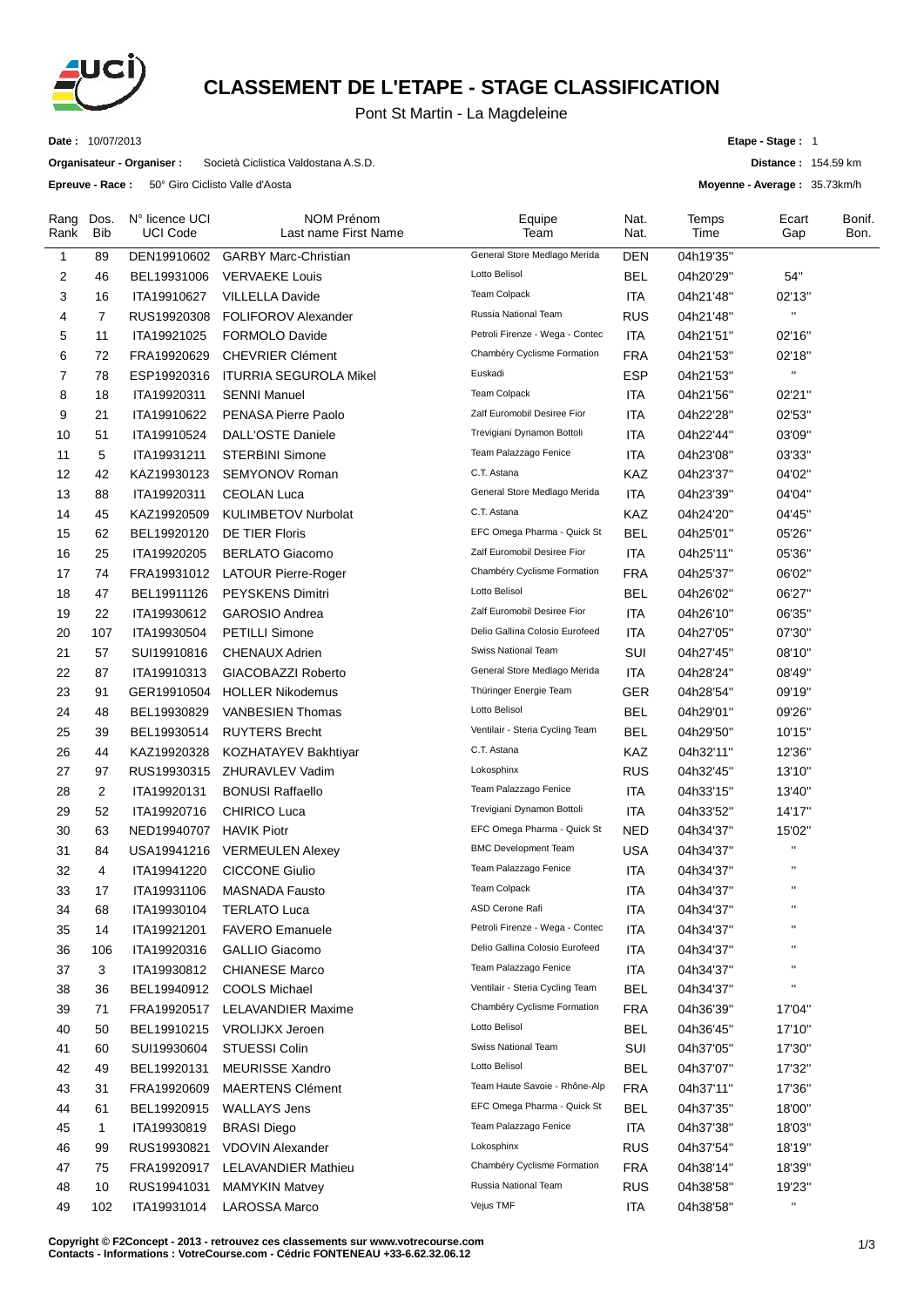| 50  | 6   | RUS19920417                | <b>AKIMOV Mikhail</b>                                | Russia National Team            | <b>RUS</b>        | 04h38'58"              | $\blacksquare$         |
|-----|-----|----------------------------|------------------------------------------------------|---------------------------------|-------------------|------------------------|------------------------|
| 51  | 100 | RUS19930821                | <b>VDOVIN Serguey</b>                                | Lokosphinx                      | <b>RUS</b>        | 04h38'58"              | $\blacksquare$         |
| 52  | 86  | ITA19911026                | <b>MAESTRI Mirco</b>                                 | General Store Medlago Merida    | <b>ITA</b>        | 04h39'38"              | 20'03"                 |
| 53  | 108 | ITA19920113                | <b>MEGGIORINI Andrea</b>                             | Delio Gallina Colosio Eurofeed  | <b>ITA</b>        | 04h39'38"              | .,                     |
| 54  | 15  | UKR19920114                | <b>ORLOV Andrii</b>                                  | Petroli Firenze - Wega - Contec | <b>UKR</b>        | 04h39'59"              | 20'24"                 |
| 55  | 32  | FRA19940618                | <b>CORBEX Emilio</b>                                 | Team Haute Savoie - Rhône-Alp   | <b>FRA</b>        | 04h40'35"              | 21'00"                 |
| 56  | 83  | USA19930106                | <b>LYNCH Paul</b>                                    | <b>BMC Development Team</b>     | <b>USA</b>        | 04h40'57"              | 21'22"                 |
| 57  | 85  | BEL19931220                | <b>VLIEGEN Loïc</b>                                  | <b>BMC Development Team</b>     | <b>BEL</b>        | 04h40'57"              | $\mathbf{H}$           |
| 58  | 33  | FRA19911208                | BIZZOZZERO Rémi                                      | Team Haute Savoie - Rhône-Alp   | <b>FRA</b>        | 04h41'05"              | 21'30"                 |
| 59  | 41  | KAZ19920127                | AYAZBAYEV Maxat                                      | C.T. Astana                     | KAZ               | 04h41'09"              | 21'34"                 |
| 60  | 12  | ITA19920228                | <b>TRENTIN Daniele</b>                               | Petroli Firenze - Wega - Contec | <b>ITA</b>        | 04h41'39"              | 22'04"                 |
| 61  | 43  | KAZ19910610                | <b>BIZMIGITOV Zhandos</b>                            | C.T. Astana                     | KAZ               | 04h41'53"              | 22'18"                 |
| 62  | 23  | ITA19930830                | <b>ANDREETTA Simone</b>                              | Zalf Euromobil Desiree Fior     | ITA               | 04h42'01"              | 22'26"                 |
| 63  | 77  | ESP19910718                | <b>ORBE URRUTIA Haritz</b>                           | Euskadi                         | ESP               | 04h42'03"              | 22'28"                 |
| 64  | 101 | ITA19920127                | CASTALDO Filippo                                     | Vejus TMF                       | ITA               | 04h42'26"              | 22'51"                 |
| 65  | 104 | ITA19920922                | <b>CARUSO Giovanni</b>                               | Vejus TMF                       | ITA               | 04h42'26"              | $\mathbf{H}$           |
| 66  | 94  | GER19941203                | <b>BROCKHOFF JAN</b>                                 | Thüringer Energie Team          | GER               | 04h42'26"              | $\mathbf{H}$           |
| 67  | 59  | SUI19921106                | PELLAUD Simon                                        | Swiss National Team             | SUI               | 04h42'26"              | $\mathbf{H}$           |
| 68  | 58  | SUI19910729                | <b>JAUN Lukas</b>                                    | Swiss National Team             | SUI               | 04h42'26"              | $\blacksquare$         |
| 69  | 38  | BEL19921229                | <b>ROELANDTS Rutger</b>                              | Ventilair - Steria Cycling Team | BEL               | 04h42'26"              | $\mathbf{H}$           |
| 70  | 69  | ITA19930831                | <b>FERRAROTTI Alessandro Mario</b>                   | ASD Cerone Rafi                 | <b>ITA</b>        | 04h42'26"              | $\mathbf{H}$           |
| 71  | 67  | ITA19930709                | <b>LOREFICE Cesare</b>                               | ASD Cerone Rafi                 | ITA               | 04h42'26"              | $\mathbf{H}$           |
| 72  | 35  | FRA19920402                | <b>ARNAUD Vincent</b>                                | Team Haute Savoie - Rhône-Alp   | <b>FRA</b>        | 04h42'26"              | $\mathbf{H}$           |
| 73  | 40  | BEL19910211                | <b>VANDEWIELE Frederik</b>                           | Ventilair - Steria Cycling Team | BEL               | 04h42'26"              | $\mathbf{H}$           |
| 74  | 34  | FRA19921219                | <b>COMPARAT Alban</b>                                | Team Haute Savoie - Rhône-Alp   | <b>FRA</b>        | 04h42'26"              | $\blacksquare$         |
| 75  | 29  | ITA19910916                | <b>BARBERO PIANTINO Massimiliano</b>                 | Overall Cycling Team            | ITA               | 04h42'26"              | $\pmb{\mathsf{H}}$     |
| 76  | 98  | RUS19931105                | SAMOLENKOV Artem                                     | Lokosphinx                      | <b>RUS</b>        | 04h42'26"              | $\mathbf{H}$           |
| 77  | 19  | ITA19931210                | <b>SENNI Michele</b>                                 | Team Colpack                    | ITA               | 04h42'26"              | $\mathbf{H}$           |
| 78  | 96  | RUS19920311                | <b>KARPENKOV Pavel</b>                               | Lokosphinx                      | <b>RUS</b>        | 04h42'26"              | $\mathbf{H}$           |
| 79  | 9   | RUS19912405                | <b>KATYRIN Roman</b>                                 | Russia National Team            | <b>RUS</b>        | 04h42'26"              | $\mathbf{H}$           |
| 80  | 54  | ITA19920408                | <b>GASPARRINI Rino</b>                               | Trevigiani Dynamon Bottoli      | <b>ITA</b>        | 04h42'26"              | $\mathbf{H}$           |
| 81  | 13  | ITA19910905                | <b>ROSSI Christian</b>                               | Petroli Firenze - Wega - Contec | ITA               | 04h42'26"              | $\mathbf{H}$           |
| 82  | 81  | SUI19931225                | <b>BAILLIFARD Valentin</b>                           | <b>BMC Development Team</b>     | SUI               | 04h42'26"              | $\blacksquare$         |
| 83  | 82  | SUI19940117                | <b>FRANKINY Kilian</b>                               | <b>BMC Development Team</b>     | SUI               | 04h42'26"              | $\blacksquare$         |
| 84  | 8   |                            | RUS19910420 TATARINOV Gennady                        | Russia National Team            | <b>RUS</b>        | 04h42'26"              | $\blacksquare$         |
| 85  | 103 | ITA19940803                | FIORILLO Giuseppe                                    | Vejus TMF                       | <b>ITA</b>        | 04h42'26"              |                        |
|     | 24  | ITA19920813                | <b>TONIATTI Andrea</b>                               | Zalf Euromobil Desiree Fior     | <b>ITA</b>        | 04h42'26"              | $\pmb{\mathsf{H}}$     |
| 86  |     | ITA19940818                | <b>MARCHI</b> Andrea                                 | General Store Medlago Merida    | <b>ITA</b>        | 04h42'26"              | $\pmb{\mathsf{H}}$     |
| 87  | 90  |                            | SÜTTERLIN Jasha                                      | Thüringer Energie Team          | <b>GER</b>        | 04h42'26"              | $\blacksquare$         |
| 88  | 92  | GER19921104<br>BEL19930821 | <b>LONCIN Gilles</b>                                 | EFC Omega Pharma - Quick St     | <b>BEL</b>        | 04h42'26"              | $\blacksquare$         |
| 89  | 65  |                            |                                                      | Overall Cycling Team            |                   |                        | $\blacksquare$         |
| 90  | 30  | ITA19920112<br>SUI19920512 | <b>DEVECCHI Walter</b><br><b>BAUR Felix</b>          | Swiss National Team             | <b>ITA</b><br>SUI | 04h42'26"<br>04h42'26" | $\blacksquare$         |
| 91  | 56  | ITA19921019                |                                                      | Delio Gallina Colosio Eurofeed  |                   |                        | $\blacksquare$         |
| 92  | 110 |                            | <b>LORENZON Rudy</b><br><b>BARBERO CUESTA Carlos</b> | Euskadi                         | <b>ITA</b>        | 04h42'26"              | $\mathbf{H}$           |
| 93  | 76  | ESP19910421                |                                                      | Delio Gallina Colosio Eurofeed  | <b>ESP</b>        | 04h42'26"              | $\blacksquare$         |
| 94  | 109 | ITA19930718                | PASTORINO Leonardo                                   | Overall Cycling Team            | <b>ITA</b>        | 04h42'26"              |                        |
| 95  | 26  | ITA19930116                | <b>BASCIU Nicolo'</b>                                | Thüringer Energie Team          | <b>ITA</b>        | 04h42'35"              | 23'00"                 |
| 96  | 93  | AUS19940102                | <b>CUMMINGS Jack</b>                                 | Vejus TMF                       | <b>AUS</b>        | 04h42'38"              | 23'03"                 |
| 97  | 105 | ITA19920519                | DE GIOIA Angelo-Bonaventura                          | Euskadi                         | <b>ITA</b>        | 04h42'39"              | 23'04"                 |
| 98  | 79  | ESP19930528                | <b>ARISTI GARDOKI Mikel</b>                          |                                 | <b>ESP</b>        | 04h42'42"              | 23'07"                 |
| 99  | 20  | ITA19940901                | <b>TROIA Oliviero</b>                                | <b>Team Colpack</b>             | <b>ITA</b>        | 04h42'46"              | 23'11"                 |
| 100 | 53  | ARG19930704                | <b>CURUCHET Juan Ignatio</b>                         | Trevigiani Dynamon Bottoli      | ARG               | 04h43'00"              | 23'25"<br>$\mathbf{H}$ |
| 101 | 55  | ITA19940702                | <b>FRAPPORTI Mattia</b>                              | Trevigiani Dynamon Bottoli      | <b>ITA</b>        | 04h43'00"              |                        |
| 102 | 95  | GER19940109                | SCHACHMANN Maximilian                                | Thüringer Energie Team          | <b>GER</b>        | 04h43'05"              | 23'30"                 |
| 103 | 73  | AUS19930421                | <b>EDWARDS David</b>                                 | Chambéry Cyclisme Formation     | AUS               | 04h43'21"              | 23'46"                 |
| 104 | 64  | BEL19941017                | <b>FEYS Jelle</b>                                    | EFC Omega Pharma - Quick St     | <b>BEL</b>        | 04h43'21"              | .,                     |
| 105 | 37  | BEL19930819                | <b>PEETERS Daniel</b>                                | Ventilair - Steria Cycling Team | <b>BEL</b>        | 04h43'21"              | $\blacksquare$         |
| 106 | 28  | ITA19910101                | <b>CIRINO Loris</b>                                  | Overall Cycling Team            | <b>ITA</b>        | 04h43'49"              | 24'14"                 |
| 107 | 27  | ROU19920904                | <b>GROSU Eduard Michael</b>                          | Overall Cycling Team            | <b>ROU</b>        | 04h43'49"              | $\pmb{\mathsf{H}}$     |